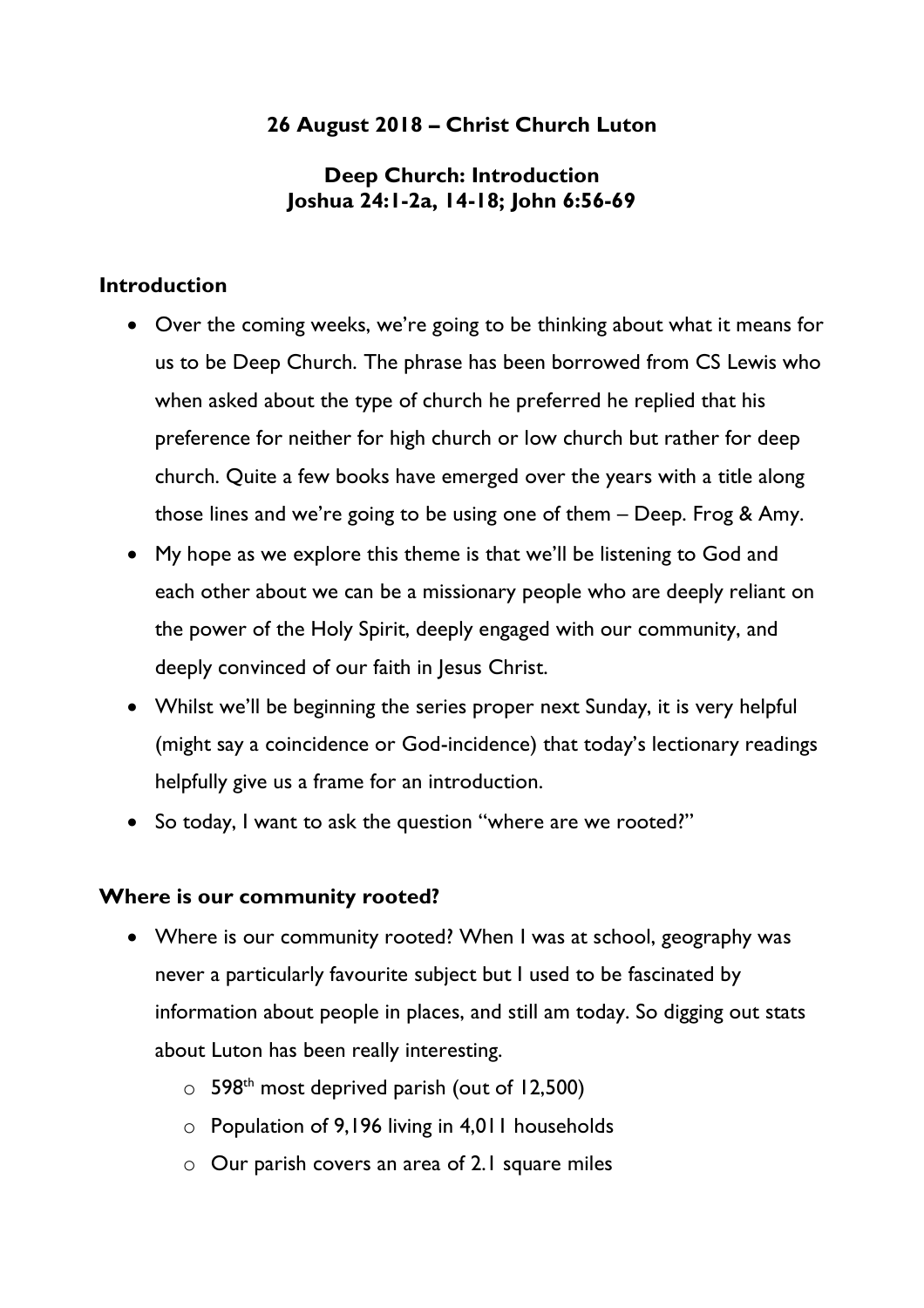- $\circ$  73% are working age (16-64)
- $\circ$  56.3% identify as Christian
- Interesting stuff. We also know that our community doesn't necessarily have the best reputation – perhaps unfairly. We hear about and no doubt many of us have personal experience of crime, drug and alcohol addiction, poor standards of living accommodation.
- The good stuff doesn't make the headlines in the same way.
- And we are here, right at the centre of this community amongst the good and the bad. Christ Church has been a constant Christian presence here since 1800s.
- So as a Deep Church, how do our roots go out into our community? I believe that God is real and that he acts in his world. And God a lot of time chooses to act through his people – the Church. I hope that over the coming weeks we will hear stories of how God has been at work in all our lives. So if you've got something you'd like to share, let me know!
- If we want to see our community experience the transforming power of God at work, then we need to ask him how we can join in with his mission.
- As a church we do not have a mission. That might sound a bit controversial. But we don't! God is a missional God, a sending God, an incarnational God. The Church of God does not have a mission. It's the God of Mission who has a Church. And he invites us to get our hands dirty.
- Deep Church therefore is not just a lot of ideas or about new initiatives. Deep Church is how we be – to quote the theologian Lesslie Newbigin - "a sign, an agent and a first fruit of God's kingdom".
- I think I've mentioned before about how in my day job I get to travel around the country visiting cathedrals and working with dioceses and hear about all their different strategies and straplines. One of the ones I love the most is Liverpool's vision to be a bigger church for a bigger difference.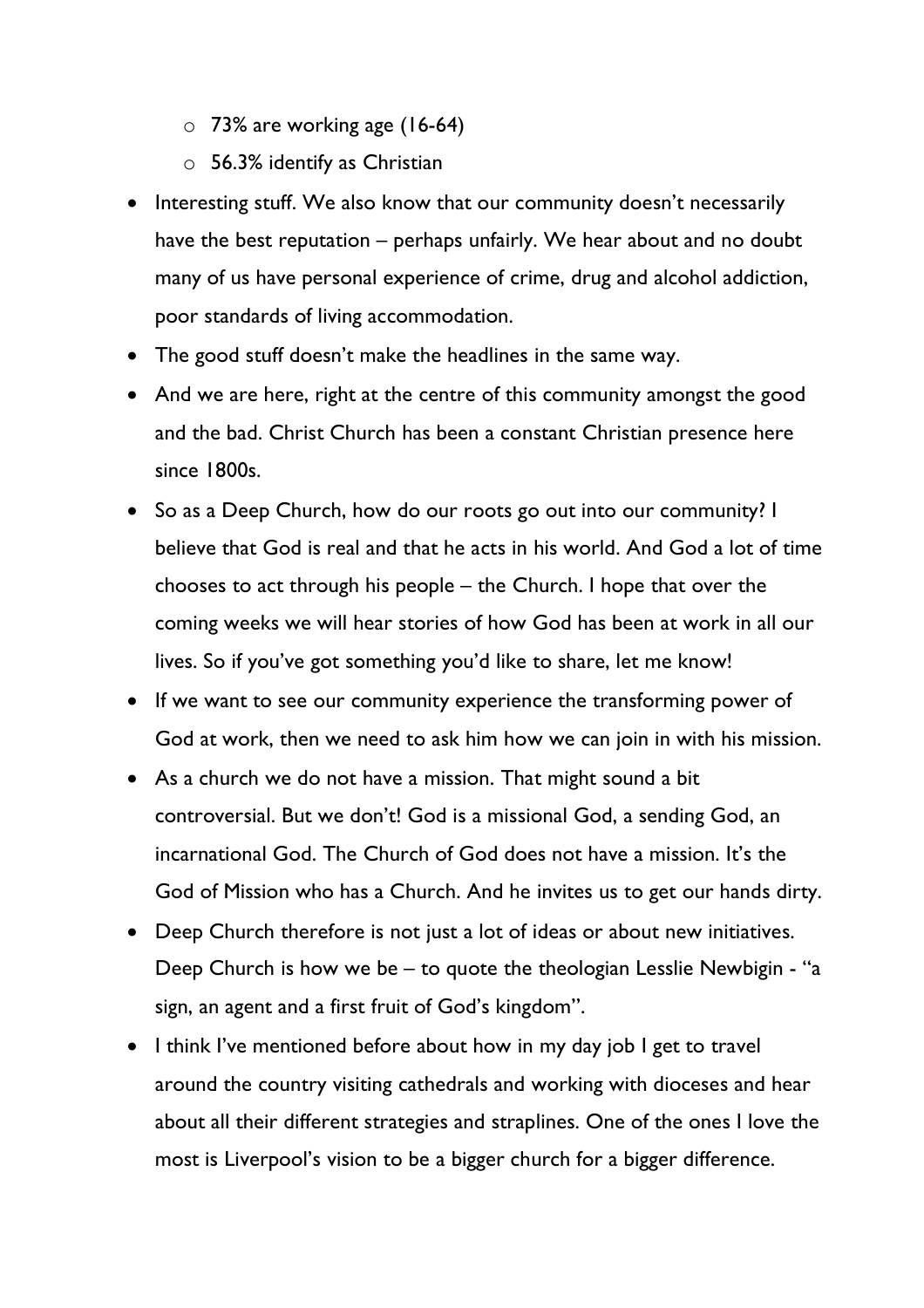- I would love for Christ Church to be a bigger church. Not so we can grow our own empire or have more money in the bank. But so we can see even more people experience God's love in their lives. Our work won't be completed until at least all 9,196 people who live in this community come to know that Jesus is the way, the truth and the life and accept his invitation to experience life in all its fullness.
- **FAnd should we ever achieve that dream...**
- I hope that you want that too. I hope and pray that as we think about how we can be Deep Church, we will focus on how we can join in with God's mission in this community. That mission will be part of our DNA, the thing that is at the heart of all that we do. We will be disciples who make disciples. Dreaming dreams for the future that we will plant churches that plant churches.
- This doesn't mean that it is going to be easy. It will be exhausting, hard work. In the book "Deep", Frog & Amy quote the theologian Ian Stackhouse who says "the delay of revival success has encouraged a general weariness" which can lead to disillusionment. It's easy for churches to give up when they don't see results. To focus on "internal" differences of opinion about trivial things rather than putting God's mission for our community at the centre of who we are and what we do.
- We need to commit to the long-haul. This isn't about quick wins where we can then rest on our laurels. But nor is it about all of us working flat out all of them time.
- [Murmuration Jim McN]
- We of course need to be sensitive to each other, a true community who support, champion, and encourage each other in our personal faith and the work that God has called us to and invites us to join in with.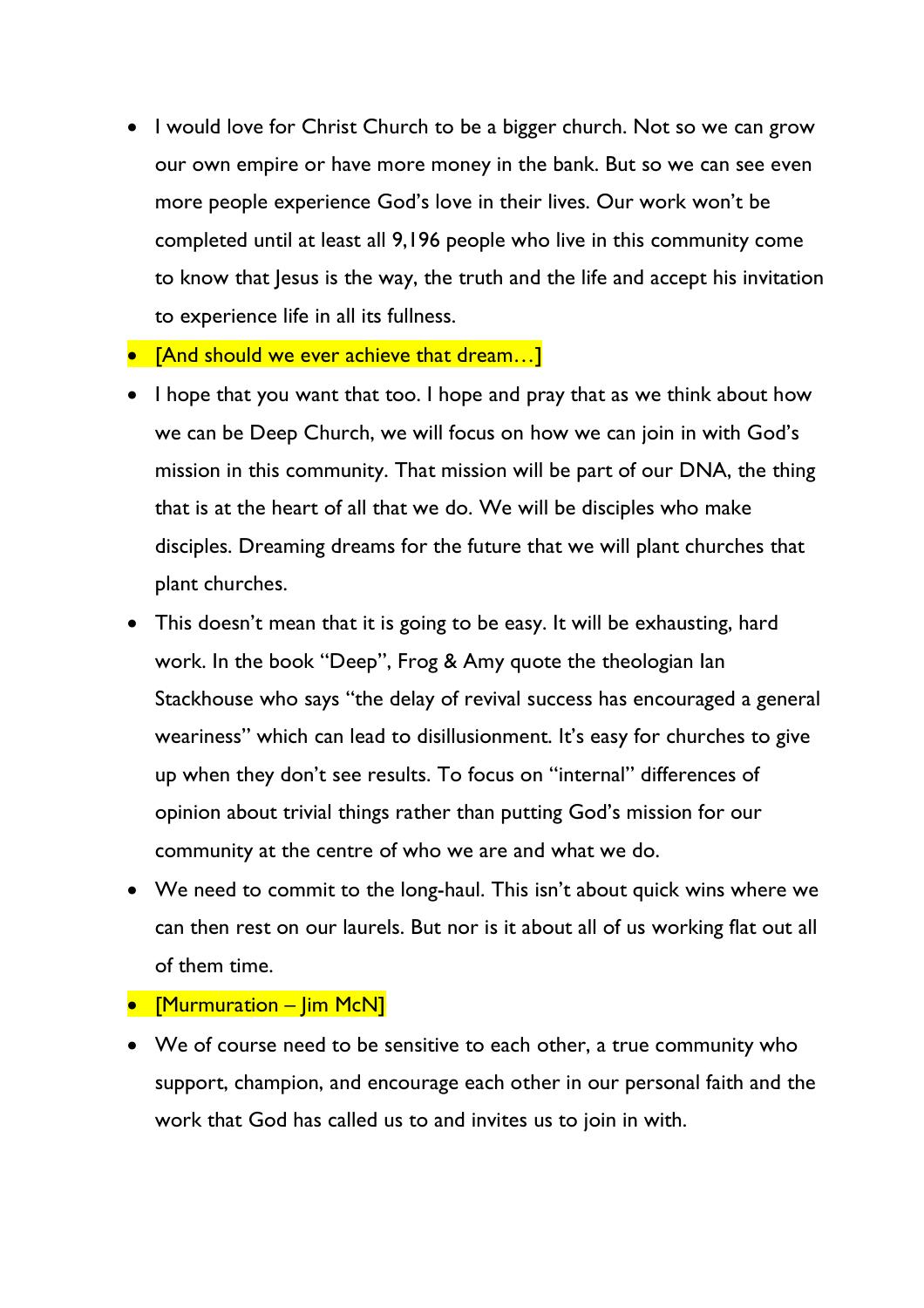### **Where are you rooted?**

- Which is where we come to our readings from today. Because we might know where our community is rooted, we might know what God is inviting us to join in with.
- But do we know where we are rooted personally? Who is at the centre of our lives?
- In the OT reading, Joshua reminds the Israelites about their heritage and how God has revealed himself to them over generations. They have experienced God's grace in the Exodus and in their desert pilgrimage. It is now time for them to make a deeper commitment, to "revere the Lord, and serve him in sincerity".
- Joshua warns against sitting on the fence: "If you are unwilling to serve the Lord, choose this day whom you will serve." Do you worship the true God who has rescued you, blessed you and provided for you time and time again? Or do you want to worship the gods of your ancestors, or the gods of the culture of the day?
- Similarly in the Gospel, some of Jesus' disciples find the teaching hard to accept. Jesus teaches that we must "eat [his] flesh and drink [his] blood" to "abide" in him. His invitation demands a decisive response, summoning disciples in every generation to live lives that reflect the sacrifice Jesus made on the cross. They decide it isn't for them. Jesus asks the twelve specifically whether they will stay or go. Decision time.
- Joshua decided that "as for me and my house we will serve the Lord". Peter – known for blurting things out too quickly – got it right this time! "You have the words of eternal life". He says that Jesus the only true source of meaning and fulfilment.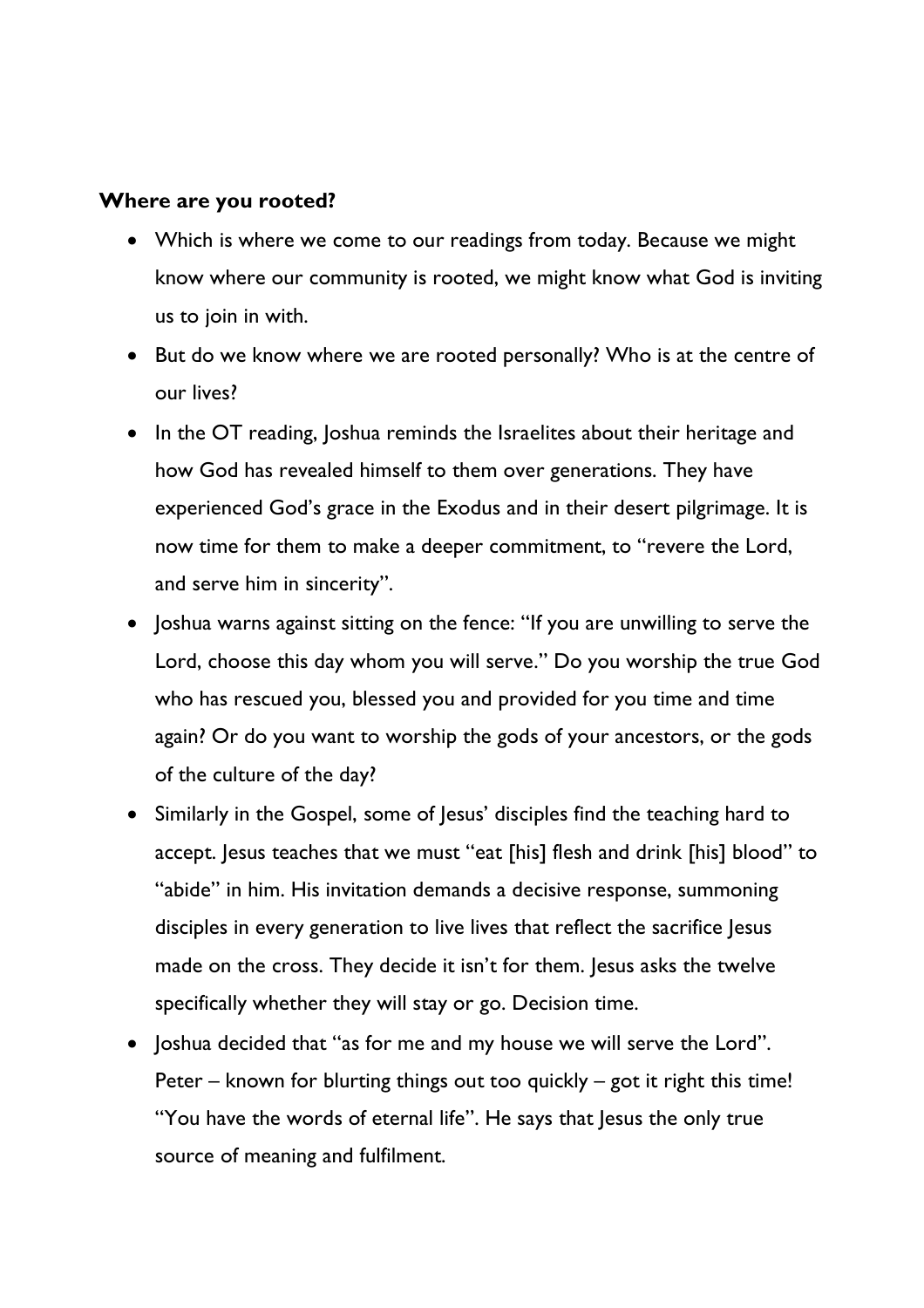- As in Joshua passage, it is the recognition of dependence which matters most of all; for this allows God to provide everything else.
- The real spiritual danger comes when we forget we need of God, or when we seek after false signs — signs that promise a way to "eternal life" which bypasses the cross. The message of John 6 is that the true sign from God is Jesus's broken body, and the blood he shed.
- Joshua and Jesus invite their hearers to choose life. In both instances, this choice demands sacrifice and courage.
- And going full circle that's what we need if we are to join in with God's mission. We can't do it in our own strength, we can't do it if Jesus isn't at the centre of it all and we can't do it if we're not in it for the long haul.

### **Missional people for a missional church**

- Bringing these two themes together, we can only be a missional church if we are missional people. We need to have our roots secure in Jesus and be willing to get our hands dirty.
- We can pray that the sick might get healed, that the hungry will be fed, that the lonely will be visited – but sometimes we have to get our hands dirty and be the answer to our own prayers. We have to be the ones who will actually lay on hands and pray for the sick. We have to be the ones who contribute to the foodbank, and we have to be the ones who invite people to church to hear about Jesus. To quote Pope Francis, we have to be "shepherds with the smell of the sheep".
- In a Deep Church, worship and mission are two sides of the same coin it is impossible to have one without the other.
- If I don't know someone, I can't very easily introduce them to other people. If we don't know Jesus and he's not at the centre of our lives then we can't invite other people to make him the centre of theirs.